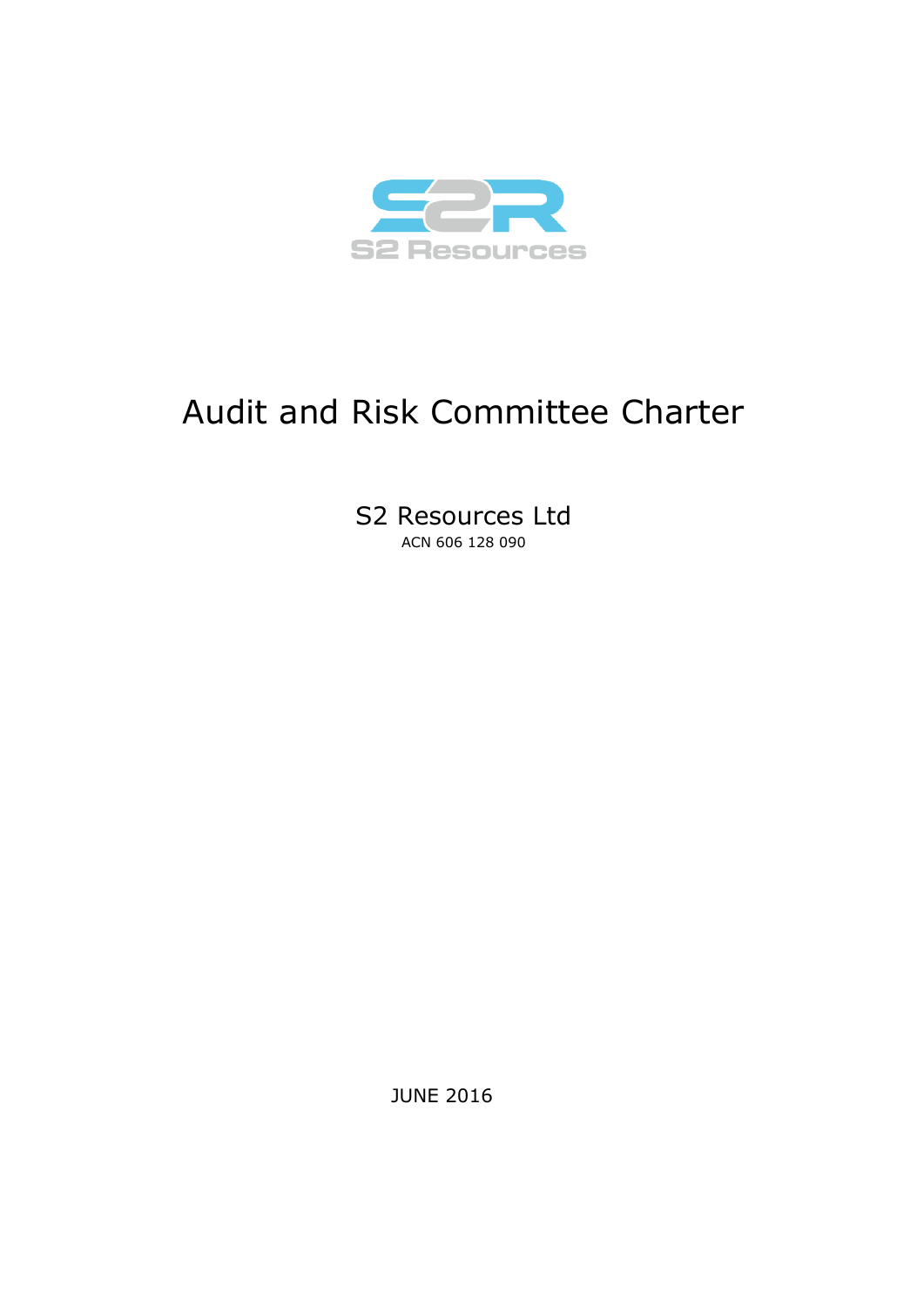#### **S2 RESOURCES LTD**

#### **AUDIT AND RISK COMMITTEE CHARTER**

#### 1. **INTRODUCTION**

#### 1.1 **General**

The board of the Company (**Board**) has established the Audit and Risk Committee (**Committee**), with the powers as set out in this Charter and as delegated in accordance with rule 8.1 of the Company's Constitution.

The Audit and Risk Committee Charter will be reviewed regularly. Any proposed changes will be recommended to the Board for approval.

#### 1.2 **Compliance with the listing rules of the ASX**

As a company listed on the Australian Securities Exchange (**ASX**), the Company understands that it is required under the listing rules of the ASX to:

- (a) have an audit committee if it is included in the S&P All Ordinaries Index; and
- (b) comply with the structure and disclosure requirements of paragraph (a) of recommendation 4.1 of the third edition of the Corporate Governance Principles and Recommendations if it is included in the S&P / ASX 300 Index.

As at the date that this Charter was adopted, the Company was not required to establish an audit committee to comply with the listing rules of the ASX. The Company has nevertheless determined that it is appropriate in the circumstances to establish the Audit and Risk Committee, given the size, scale and nature of the Company's operations.

#### 2. **THE PURPOSE AND ROLE OF THE COMMITTEE**

The purpose of the Committee is to assist the Board in the effective discharge of its responsibilities for risk management and compliance, financial and corporate reporting and audit matters. The Board retains ultimate responsibility for these matters.

The Committee will, in discharging its duties, seek to co-ordinate its activities with the Remuneration and Nomination Committee where appropriate. The Chairman of the Committee must liaise with the Chairman of the Remuneration and Nomination Committee on an ongoing basis to ensure that no material matter is overlooked by the two Committees.

The Committee may delegate all or a portion of its responsibilities to a subcommittee of the Committee.

#### 3. **COMPOSITION OF THE COMMITTEE**

The Committee will consist of a minimum of three members of the Board.

Once the size and scale of the Company's activities, and therefore the size of the Board, permit, the Committee will consist of only non-executive Directors, a majority of whom are independent (as assessed by the Board in accordance with the Board Charter). Until such a time, the Committee will comprise a majority of non-executive Directors (including at least one independent non-executive Director) and one Executive Director.

The Chairman of the Committee will be an independent non-executive Director. The office of Chairman of the Committee will not be occupied by the Chairman of the Board.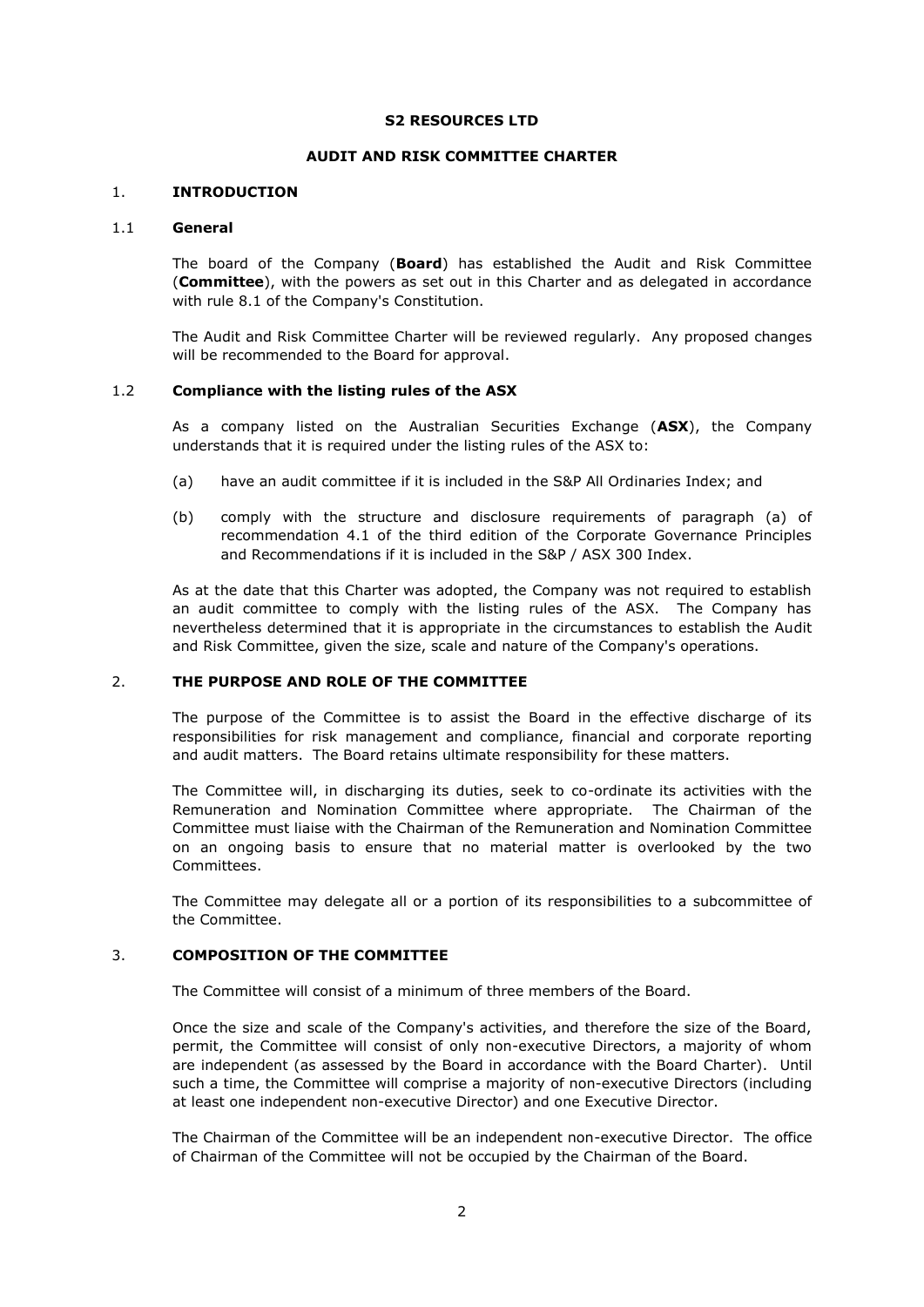Members of the committee will, between them, have financial and accounting experience, technical knowledge and an understanding of the industries in which the Company operates.

The Board may appoint additional non-executive Directors to the Committee or remove and replace members of the Committee by resolution. Members may withdraw from membership by written notification to the Board.

The Board will review the membership of the Committee at least annually.

A member of the Committee may, with the approval of the Chairman of the Committee and at the Company's expense, attend seminars or training courses in respect of issues related to the functions and responsibilities of the Committee.

The secretary of the Committee will be the Company Secretary.

## 4. **MEETINGS OF THE COMMITTEE**

The Committee will meet at least two times annually, and more frequently if it is deemed necessary to fulfil its role.

The Committee may invite any person to attend all or part of a meeting of the Committee. The MD / CEO, the Chief Financial Officer, other Directors and senior executives will be invited as required.

The quorum is three members of the Committee.

Any member may, and the Company Secretary will upon request from any member, convene a meeting of the Committee.

Notice will be given to every member of the Committee, of every meeting of the Committee, at the member's advised address for service of notice (or such other prenotified interim address where relevant).

The Company Secretary will attend all Committee meetings to take minutes. All minutes of the Committee must be entered into a minute book.

Directors (who are not members of the Committee) may attend meetings of the Committee.

### 5. **REPORTING**

The Chairman of the Committee will prepare a written report of the actions of the Committee (**Report**). The Report will be included in the Board papers for the Board meeting next following a meeting of the Committee. The report will include Committee meeting agendas, papers and minutes.

The Chairman of the Committee will also, if requested, provide a brief oral report on any material matters arising out of a Committee meeting. All Directors will be permitted, during a Board meeting, to request information from the Chairman of the Committee or members of the Committee.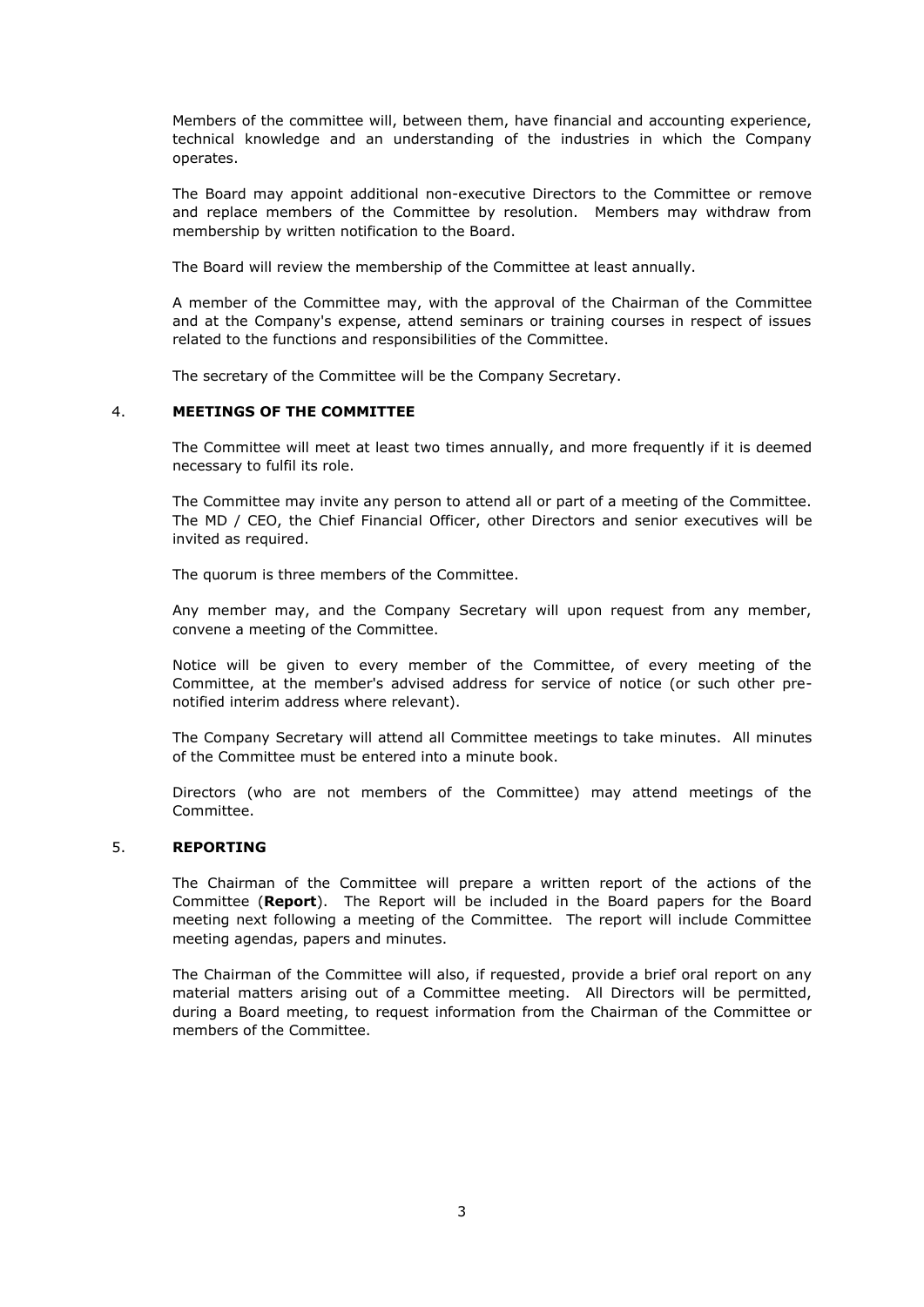### 6. **AUTHORITY AND ACCESS**

In carrying out its responsibilities, the Committee:

- (a) will have access to any company records and any other document, report, material or information in the possession of an employee or external adviser of the Company, as reasonably necessary to perform its functions; and
- (b) may invite an employee (including from any internal audit function), the external auditor or any other person to attend a meeting of the Committee, including without management present for the purpose of seeking explanations and additional information from a person.

The Committee may seek the advice of independent advisers on any matter relating to the powers, duties or responsibilities of the Committee where the Committee considers it necessary or appropriate.

The Committee may initiate special investigations as it sees fit, or as directed by the Board, in relation to matters set out in this Charter.

### 7. **RESPONSIBILITIES OF THE COMMITTEE**

## 7.1 **Risk management and compliance**

In the area of risk management and compliance, the key responsibilities of the Committee are to:

- (a) review and evaluate, by receiving reports from management, the adequacy and effectiveness of the management reporting and control systems used to monitor adherence to policies and guidelines and limits approved by the Board for management of balance sheet risks;
- (b) evaluate the adequacy and effectiveness of the Company's financial and operational risk management control systems by reviewing risk registers and reports from management and the external auditor;
- (c) review and evaluate, by receiving reports from management, the structure and adequacy of the Company's own insurances on an annual basis, having regard to the Company's business and insurable risks associated with its business;
- (d) review and, where necessary, make recommendations on the strategic direction, objectives and effectiveness of the Company's financial and operational risk management policies (excluding those which are included as responsibilities in the Charters of other Board Committees);
- (e) oversee and monitor, by receiving reports from management, the establishment and maintenance, by management, of processes to ensure that there is:
	- (i) an adequate and effective system of internal control and a system to identify and manage business risks;
	- (ii) a process to identify and manage any material exposure to economic, environmental and social sustainability risks; and
	- (iii) a review of internal control systems and the operational effectiveness of the policies and procedures related to risk and internal control;
- (f) arrange for management to report to the Board on whether the Company's material business risks (including any sustainability risks, but excluding those risks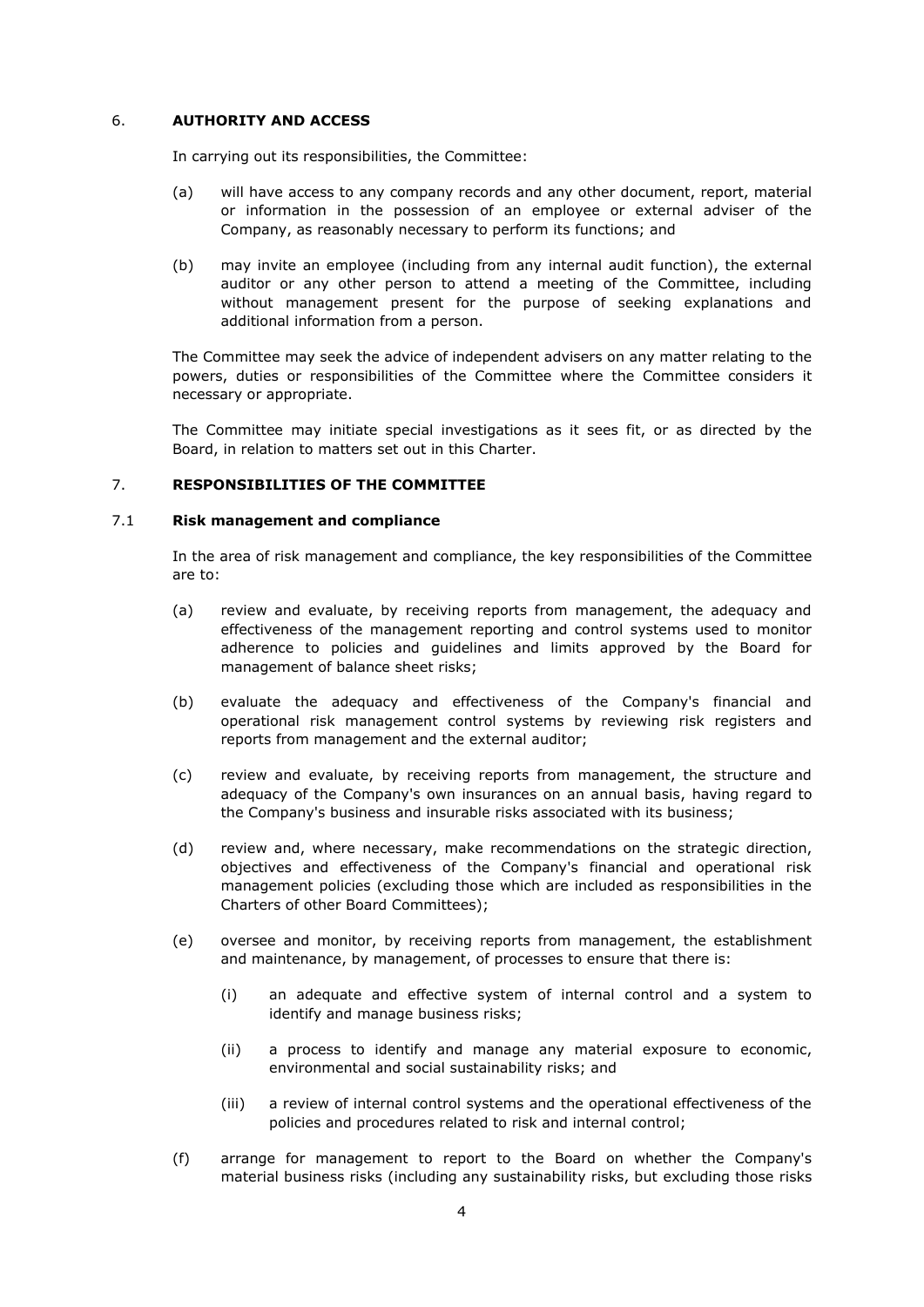which are included as responsibilities in the Charters of other Board Committees) are being managed effectively;

- (g) evaluate, by receiving reports from management, the Company's exposure to fraud and oversee investigations of allegations of material or systemic fraud or malfeasance, or a breakdown of the Company's internal controls;
- (h) review and evaluate, by receiving reports from management, the procedures the Company has in place to ensure compliance with laws and regulations (particularly those which have a major potential impact on the Company in areas such as trade practices, and the environment) and the Company's own codes of conduct (but excluding those which are included as responsibilities in the Charters of other Board Committees);
- (i) review the procedures in place to ensure compliance with insider trading laws, continuous disclosure requirements and other best practice corporate governance processes (including requirements under the ASX Listing Rules, *Corporations Act 2001* (Cth) and AASB requirements);
- (j) review and monitor, by receiving reports from management, the effectiveness of the Company's internal control framework;
- (k) ensure management establishes procedures for the receipt, retention and treatment of complaints received by the Company regarding accounting, internal accounting controls and auditing matters, and procedures for the confidential, anonymous submission of concerns by employees regarding accounting and auditing matters;
- (l) review management processes supporting external reporting, and any complaints or concerns raised internally regarding business conduct matters, financial or accounting processes and practices;
- (m) review the Company's policies and culture with respect to the establishment and observance of appropriate ethical standards;
- (n) assess management's compliance with the limits set out in any delegated authority framework;
- (o) review and discuss with management and the external auditor the overall adequacy and effectiveness of the Company's legal, regulatory and ethical compliance programs; and
- (p) receive reports, at least every three years, on an external review of the Company's risk management program undertaken by a suitably qualified consulting organisation, together with management's responses to that review.

## 7.2 **Financial and corporate reporting**

In the area of financial and corporate reporting, the responsibilities of the Committee are to:

- (a) oversee the Company's financial and corporate reporting and disclosure processes and make recommendations to the Board in relation to the adequacy of those processes;
- (b) assist the Board in determining the reliability and integrity of accounting policies and financial reporting and disclosure practices;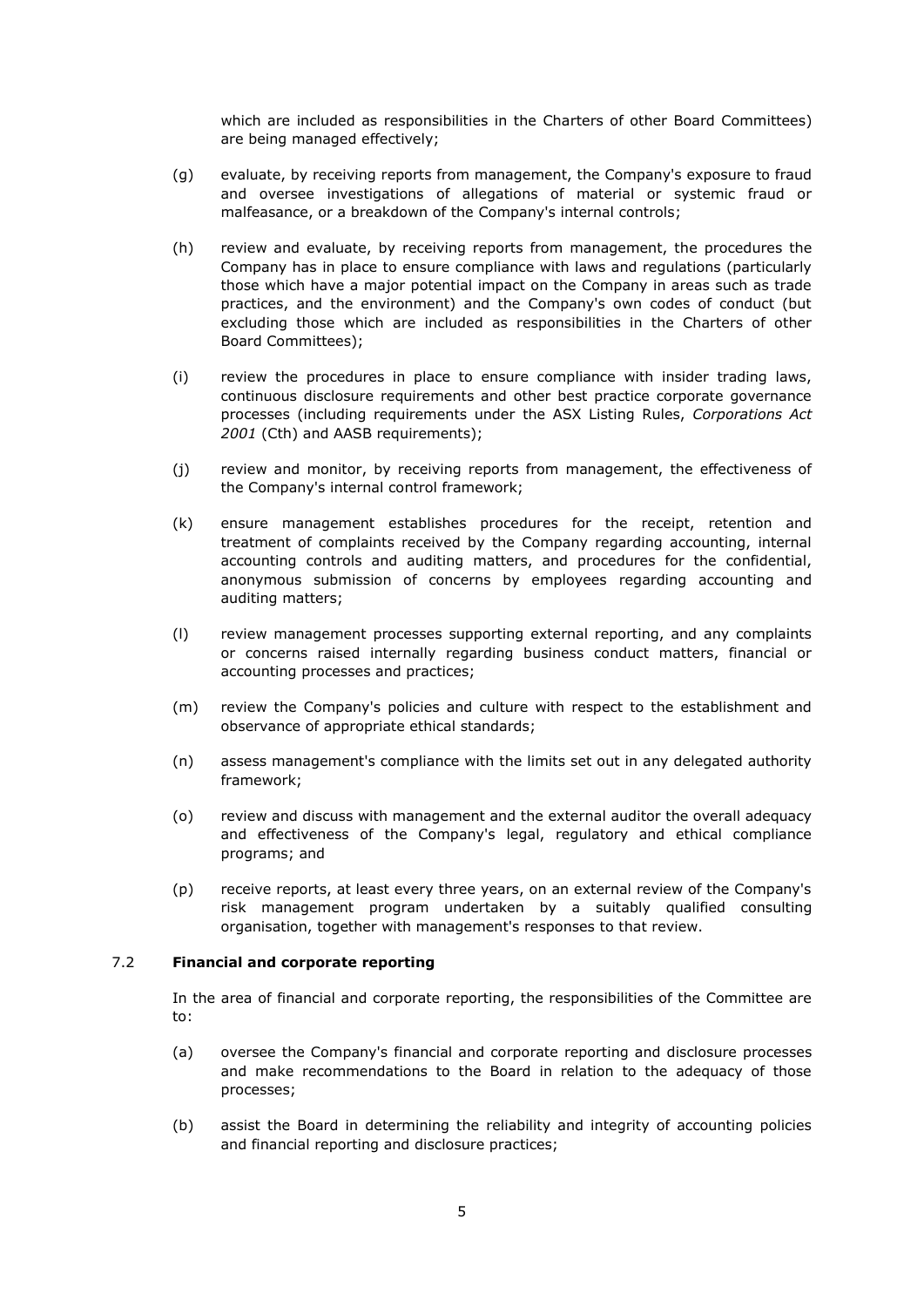- (c) approve the Company's accounting policies and principles that are required to be reported in the notes to the financial statements (**Policies**) and changes to the Policies, review and assess the appropriateness of those Policies, including conformance with relevant accounting and reporting standards and, where appropriate (without limiting the Committee's powers to approve accounting policies and settle interpretation of accounting policies and standards), referring material changes to the Board;
- (d) make recommendations of the Board in relation to the appropriateness of the accounting judgments or choices exercised by management in preparing the Company's financial statements;
- (e) review the process implemented to support the certifications to be provided by the MD / CEO and the Chief Financial Officer in respect of the Company's financial reports and the related certifications in respect of risk management and internal control;
- (f) review all financial statements and reports which are required to be published and/or signed by Directors prior to approval by the Board and advise the Board whether the financial statements and reports provide a true and fair view of the financial position and performance of the Company. The review of financial statements and reports should include a discussion with the external auditor of accounting issues, accounting policies adopted and the proposed audit (or review) report. Subject always to ultimate Board approval of the published financial statements, the Committee has authority to approve accounting issues raised, review and interpret accounting policies adopted and the proposed audit (or review) report;
- (g) review the annual report, directors' report (excluding the remuneration report, which is for the Remuneration and Nomination Committee to advise the Board on) and any other report of management which is required by law to accompany any published financial statements (to the extent that such a report discusses the financial position or performance) before approval by the Board, including assessing whether the Company's external reporting is consistent with the Committee members' information and knowledge, and is adequate for shareholder needs;
- (h) review any statements or commentary to be released to ASX to accompany the half year or annual financial statements;
- (i) ensure that procedures are in place which are designed to verify the existence and effectiveness of accounting and financial systems and other systems of internal control which relate to financial risk management; and
- (j) review and monitor related party transactions and assess their propriety.

# 7.3 **External audit**

In the area of audit, the responsibilities of the Committee are to:

- (a) make recommendations to the Board on the appointment, reappointment or replacement of the external auditor;
- (b) review and agree with the external auditor the terms of engagement for the external auditor, including fees;
- (c) oversee arrangements relating to the rotation of the audit engagement partner;
- (d) establish the scope of the audit for Board approval;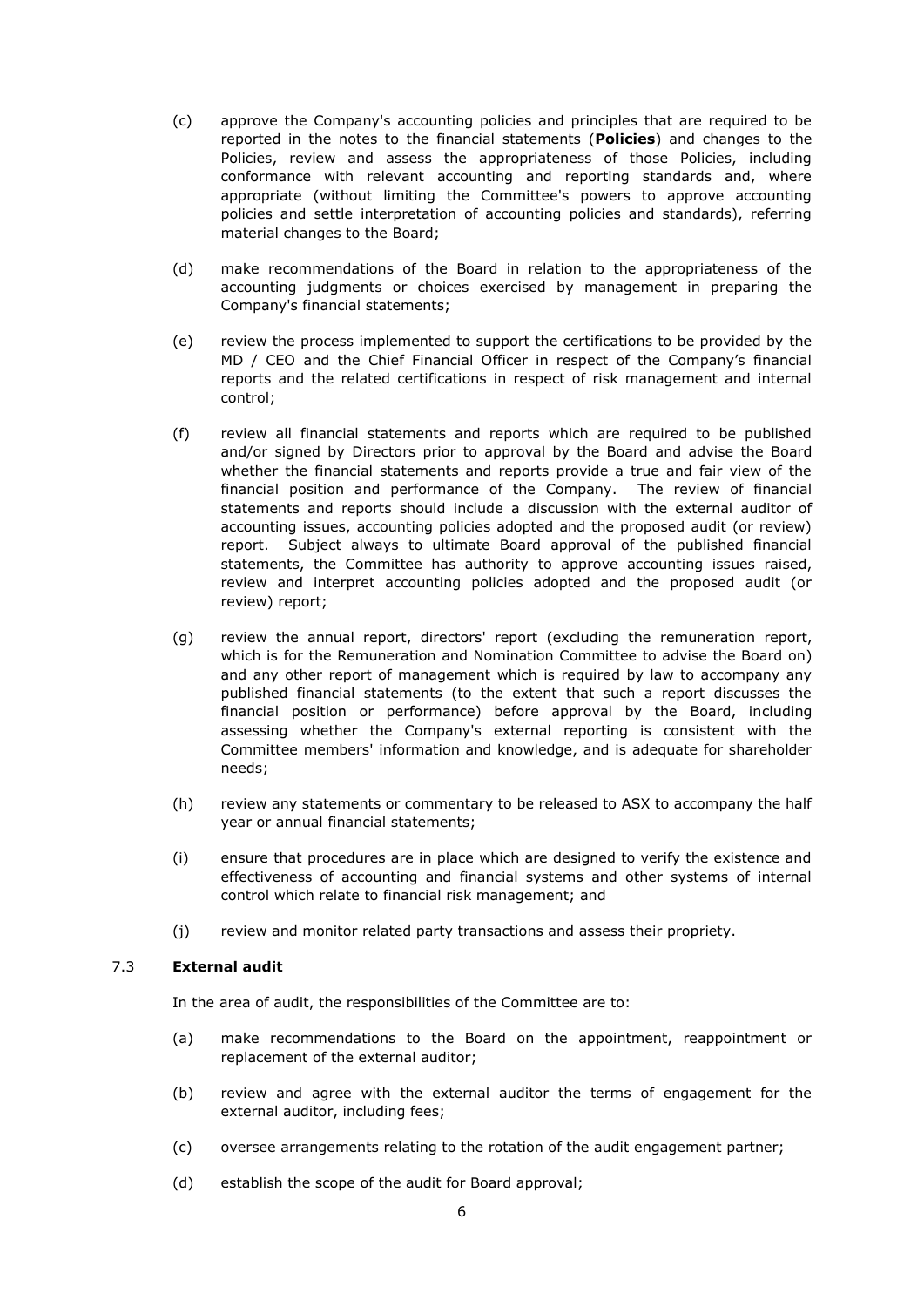- (e) monitor the effectiveness / adequacy of the external audit, placing emphasis on areas where the Committee or the external auditor believes special attention is necessary;
- (f) review the performance and effectiveness of the external auditor after the completion of each end-of-year audit. In evaluating the external auditor, the Committee will consider:
	- (i) the independence of the external auditor;
	- (ii) the comprehensiveness of the external audit plan;
	- (iii) the timeliness and quality of communications promised under the plan and those delivered during the audit;
	- (iv) the competency and industry knowledge of the external audit staff; and
	- (v) the adequacy and availability of resources to achieve the scope of work outlined in the external audit plan;
- (g) develop and oversee the implementation of the Company's policy on the engagement of the external auditor to supply non-audit services and ensure compliance with that policy; and
- (h) review any proposal for the external auditor to provide non-audit services, and provide advice and an annual report to the Board as to whether the Committee is satisfied that the provision of non-audit services is compatible with the general standard of independence, and an explanation of why those non-audit services do not compromise audit independence, in order for the Board to be in a position to make the statements required by the *Corporations Act 2001* (Cth) to be included in the Company's annual report.

# 7.4 **Internal audit**

If, from time to time, the Company has an internal audit function, the responsibilities of the Committee are to:

- (a) make recommendations to the Board on the appointment or removal of the head of internal audit;
- (b) review and make recommendations to the Board on the scope and adequacy of the internal audit work plan; and
- (c) review and make recommendations to the Board as to the objectivity and performance of the internal audit function.

The head of the internal audit function will report directly to the Board and the Audit and Risk Committee.

## 8. **LIMITATION OF RESPONSIBILITIES**

The Committee does not have responsibility for the matters that are set out in the Board Charter, although the Chairman of the Committee must liaise with the Chairman of the Board on an ongoing basis to ensure that no material matter is overlooked by the two bodies.

The Committee's principal function is one of review, oversight and monitoring. Without limiting the Committee's duties as described in this Charter, neither the Committee, as a committee, nor any member of it by virtue of being a member, has the duty to actively